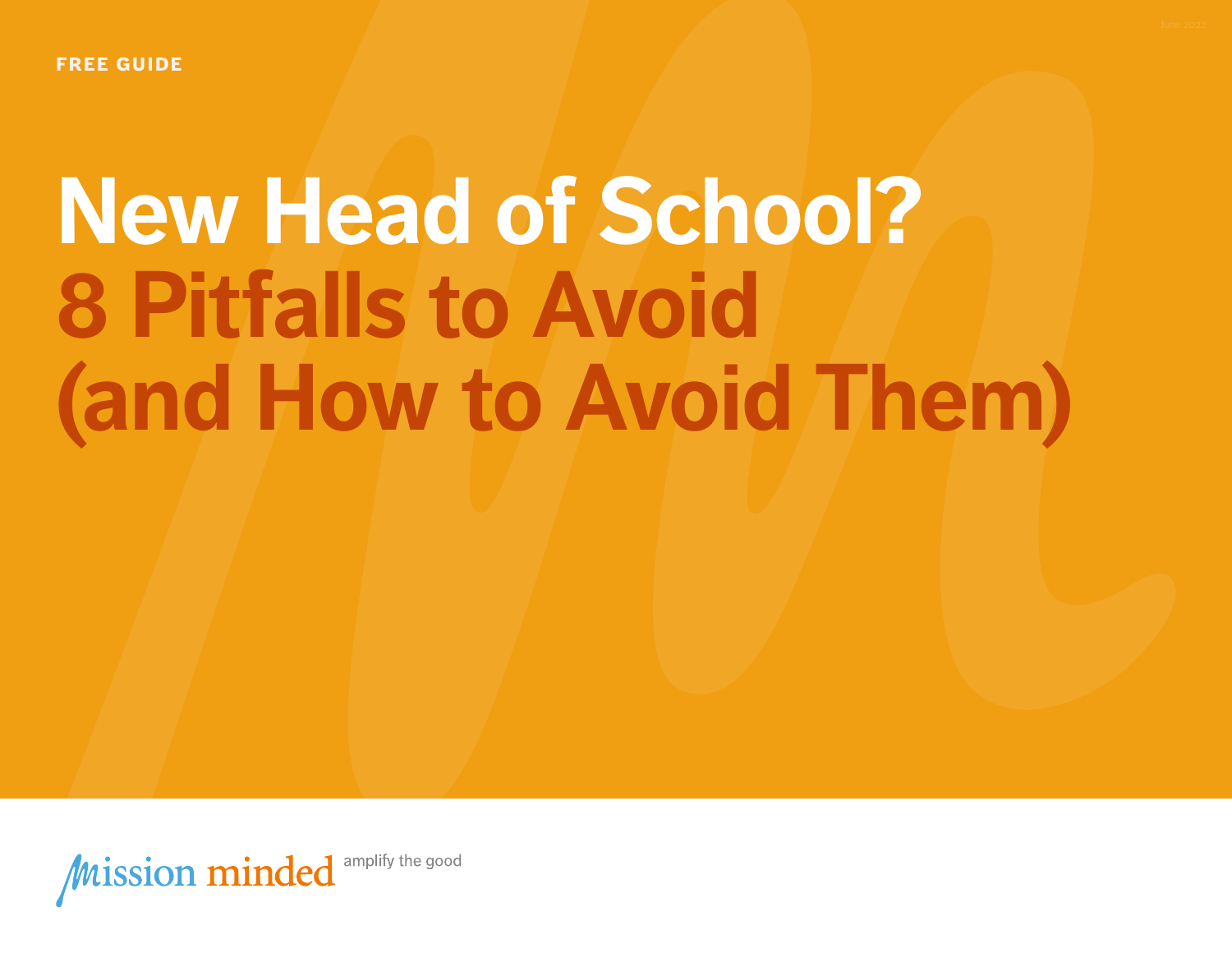#### INTRODUCTION **Pitfall 1:**

Being a new head of school is exciting, and it can also come with a set of challenges. Learn eight of the most common pitfalls, and how to avoid them for an effective first year that sets the right tone for your community.



#### *"I bring my own shoes."*

**Karen Eshoo** as Head of Vistamar School

# **Trying to Fill a Hero's Shoes**

If the recently departed head of your new school was beloved, it's natural that people will be comparing you to them, wondering how you'll stack up. Even if the former head was merely competent and respected, you'll be compared to them. This can be daunting for a new head so before you take the bait on how you'll fill a hero's shoes, consider how to set a different tone.

When Karen Eshoo became the new head of Vistamar School, whose founding head left after years of heroic leadership and much success, she was asked how she would fill his shoes. Her response? "I bring my own shoes!" They were high heels, by the way.

Karen had it right. Let people know what kind of leader you are right away. Avoid the tendency to be passive, to say you'll spend your first year listening so you can decide how to show up. Instead, signal right away in every possible way what people can expect from you in terms of style, process, and impact. Yes, of course you'll be listening in your first year, but you should also be leading and setting expectations. To avoid comparison, show your school community who you are, even as you bring the right amount of humility and curiosity to learn.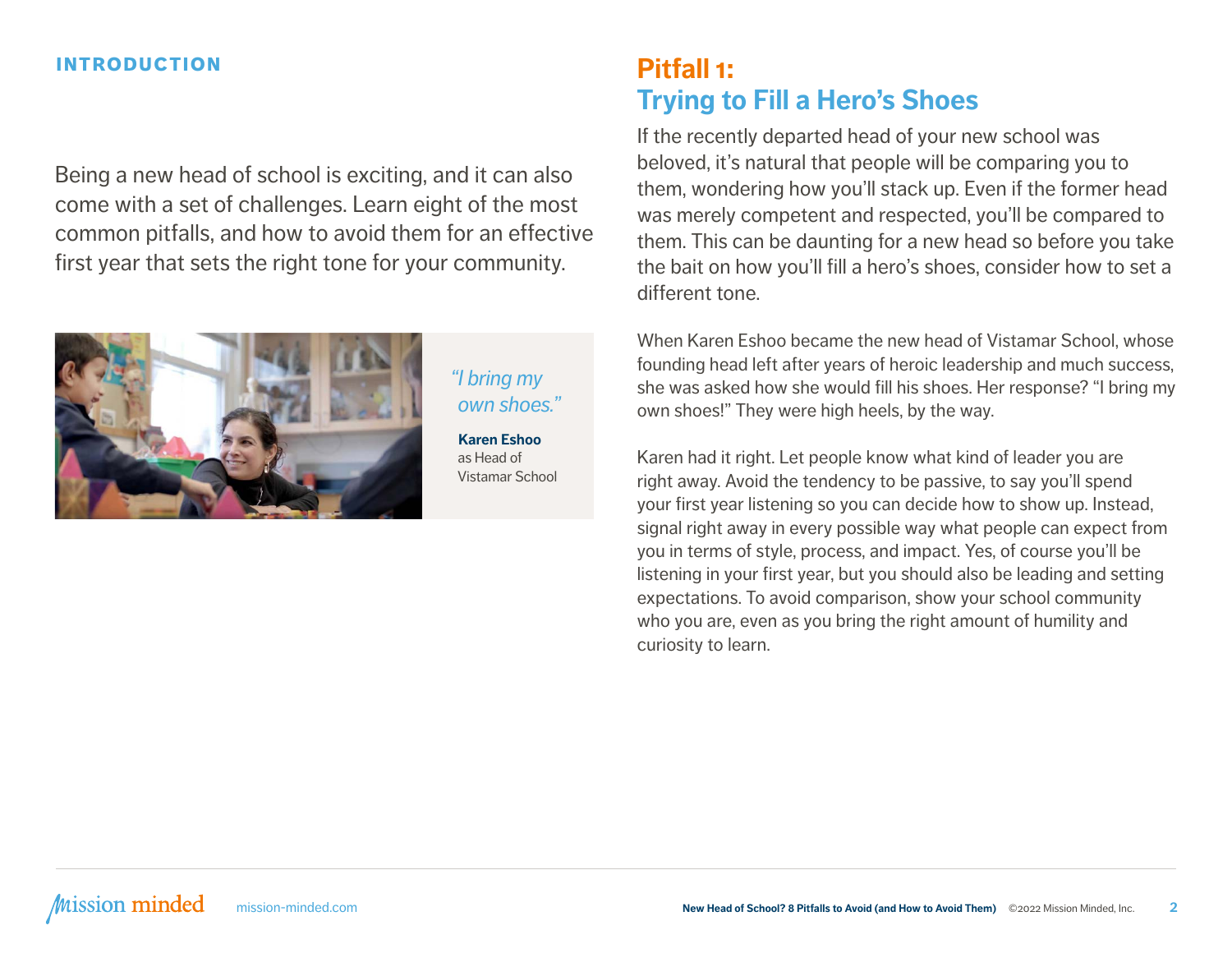#### **Pitfall 2: Being a Knight in Shining Armor (or: Being a Savior)**

While it's less likely, you may also be taking over a school that had a crisis, a leader who was a mismatch or worse, a head who was disliked or let go. If this is the case, it can be tempting to move quickly to "solve" the crisis. But it's unlikely that there are any quick fixes. If there were, the board and staff would have used them already and you wouldn't be handed a crisis at all.

You're not there to save the day, and you should make that clear from day one. You're there for the long term, bringing vision and sustainability to the school. So, once again, defining your leadership style early and often will help you set appropriate expectations.

For example, many heads regret setting the open-door policy that effectively allows others to dictate how they spend their time. Instead, avoid the instinct to engage in the day-to-day dramas that inevitably arise. These can likely be handled by other leaders, allowing you to stay focused on the bigger picture issues that truly advance your school.

*"As educators, we're skilled at empowering our students to solve problems on their own it should be no different with our direct reports."* 

**Doug Lagarde** as Head of Severn School



Related, it can be a challenge not to micromanage your team, but micromanaging is never the answer. Yet many new heads jump in to closely monitor, or worse, actually take over the work of a division head or other leader, which only complicates the problem. If you were most recently a division head or dean yourself, it can be tempting to jump in and tell them how to do the job. You'll feel comfortable and confident doing that, because it's familiar territory. But running a division is not your job, and when you spend time doing that instead of being a head, you'll be missing two opportunities:

- **1. Coaching leaders to become stronger problem solvers and,**
- **2. Focusing on the visioning and leadership work that advances your school.**

Delegating effectively is one of the most important skills of effective heads. If it's uncomfortable for you, get coaching on how to do this well.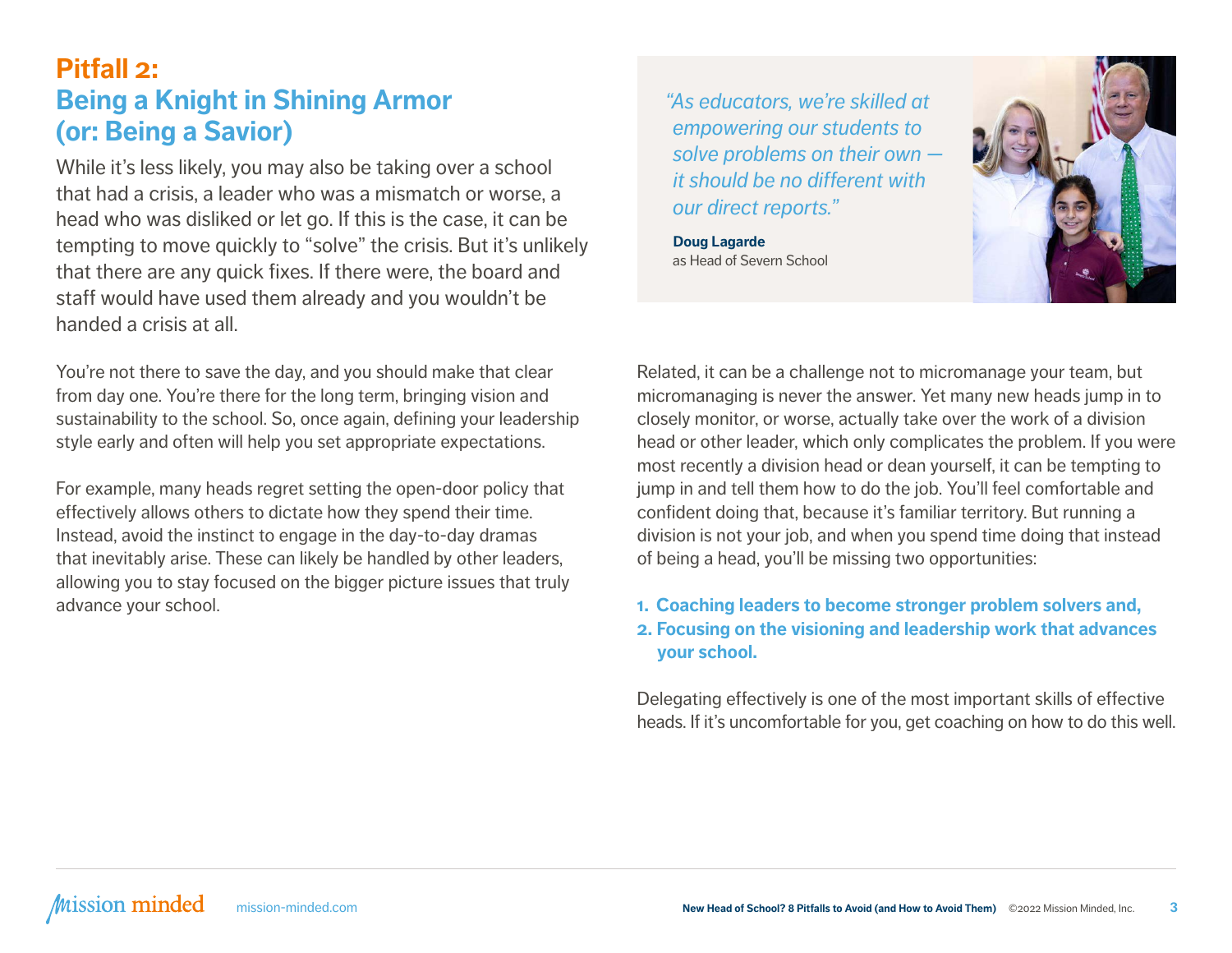## **Pitfall 3: Not Seeing That the Honeymoon is Over**

Yes, there's a warm and fuzzy honeymoon during which your Board of Trustees gives you lots of generous accolades and signals that everyone has utter faith in you as a leader. Don't fall for it. At best, only your board chair and the members of the search committee are all in on you.

Your job is to double the number of board supporters you have in your corner as quickly as you can. Find the people who are values and vision-aligned with you and get them to join your booster group. The more people on the board whose rock solid support you can count on, the more effective you'll be, when times are good and when things are more challenging. Don't assume your entire board has your back, make sure you cultivate a core group who actually do.

#### **Pitfall 4: Not Building Trust Quickly Enough With Faculty**

There's no group more critical to your success than your faculty. And whether they were fans or not of the previous head, they will be skeptical of you. So building their trust quickly is a must.

While it might be tempting to tell them your great ideas on how to improve the curriculum, your job now is to signal your sincere respect for their expertise. (And if you don't have that sincere respect, cultivate that quickly. Being inauthentic will not be constructive.) Sit in on classes, watch, ask questions, but don't offer opinions early on. Do be in listening mode when it comes to your faculty. It's natural to want to contribute, especially if you're an educator, but listening and learning now will serve you later.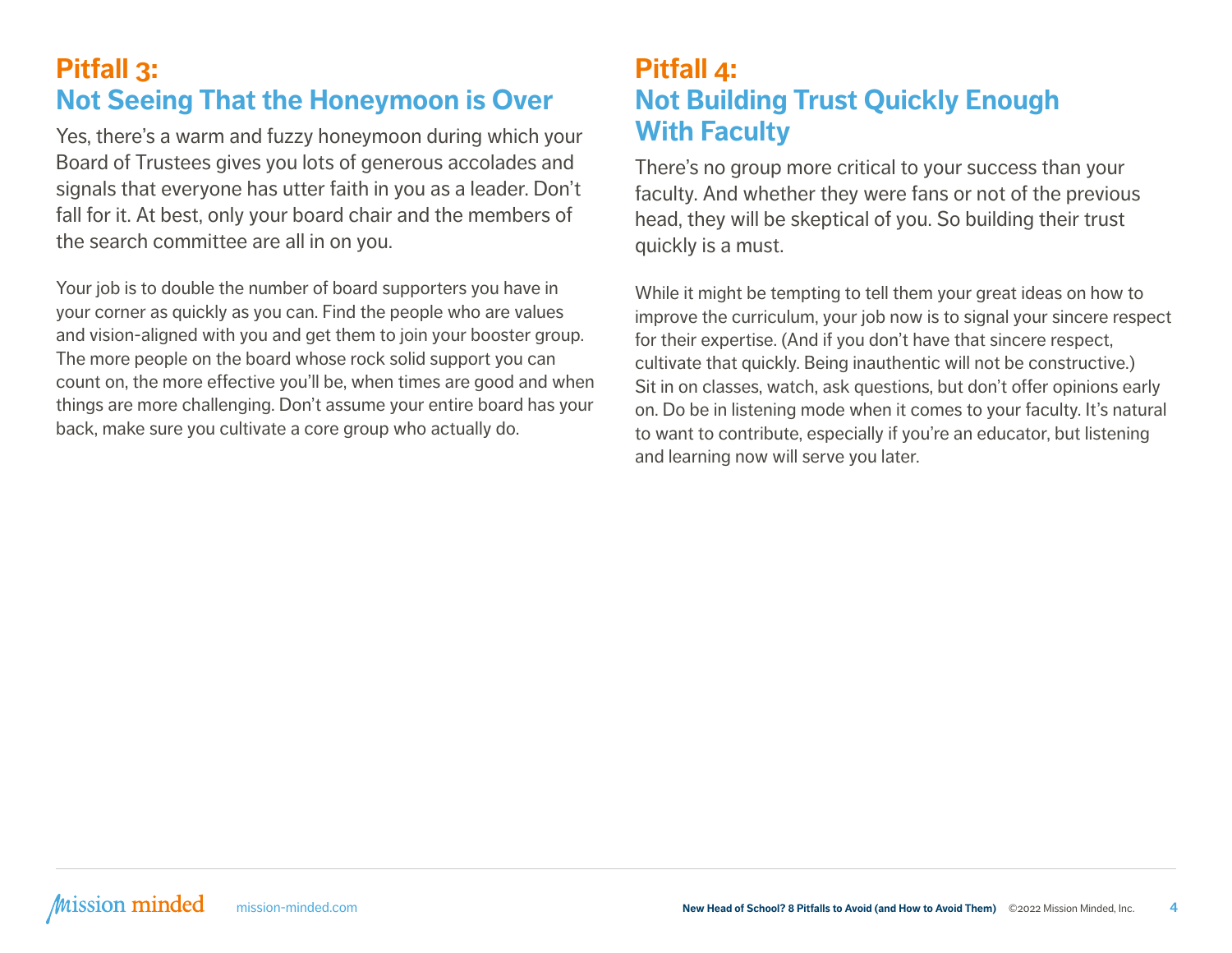#### **Pitfall 5: Carrying Leadership Team Baggage**

While you may be the new kid on the administrative leadership team, they are now YOUR team, so setting a new and positive dynamic right away is a must. Failing to do so will cause you to inherit, rather than build, the team culture that serves your vision for the future.

Be clear about how you want the team to function. It doesn't have to be heavy handed, but be clear on your expectations for how you'll work with them, how you'll spend time together, and how you expect them to collaborate.

Don't be surprised if imposter syndrome creeps in from time to time: **Feeling like you don't have what it takes to do the job might happen occasionally.** Though there may be daunting moments, remember that you were not selected on a whim. You were closely vetted, with both you and your board believing you're ready for this job. You don't have to be perfect, and you can get coaching for any skills or experience you'd like to strengthen. You've got this!

## **Pitfall 6: Steering Clear of Students**

With so much visioning and leadership work to do, it might be necessary to spend much of your time in your office, in meetings with colleagues, or visiting with Trustees and donors. But your students are the reason everyone is excited to be there. The last thing you want to do is make students feel they don't know you. Or worse, that they don't like you (because they never see you. And when they do, you don't know their names).

When Katherine Dinh started as the new head of Marin Country Day School, she made it her goal to know the name of every student from kindergarten to 8th grade by October. She had lunch with them, helped with carpool, swung them in the playground, and attended plays and sporting events.

Knowing your students, and helping them know you, is a powerful demonstration of what you value, and will help you connect more meaningfully with your entire community. Don't skip this or wait until it's too late to make a human connection with the students—it sets the tone for your tenure that will cascade throughout the community.